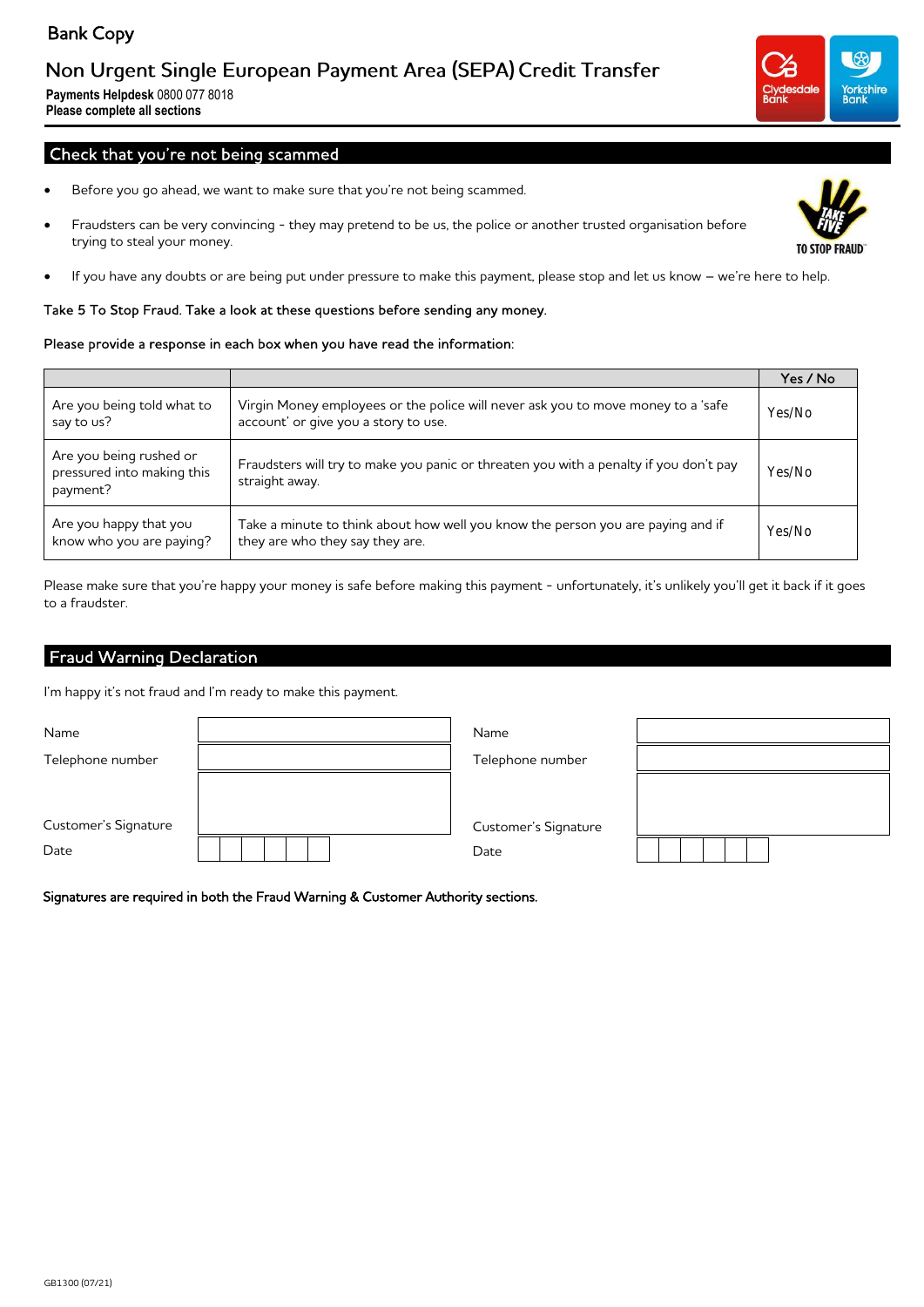# Bank Copy

# Non Urgent Single European Payment Area (SEPA) Credit Transfer

**Payments Helpdesk** 0800 077 8018

SIGNATURES ARE REQUIRED IN BOTH THE FRAUD WARNING & CUSTOMER



| Please complete all sections (1-8 in BLOCK CAPITALS)<br><b>AUTHORITY SECTIONS.</b>                                                                                            | SIGNATURES ARE REQUIRED IN BOTH THE FRAUD WARNING & CUSTOMER                                                                                                                                                                                                                                                                          |
|-------------------------------------------------------------------------------------------------------------------------------------------------------------------------------|---------------------------------------------------------------------------------------------------------------------------------------------------------------------------------------------------------------------------------------------------------------------------------------------------------------------------------------|
| Branch/Business/Private Location                                                                                                                                              |                                                                                                                                                                                                                                                                                                                                       |
| 1. How Much Do You Want To Send?                                                                                                                                              | *Mandatory Section                                                                                                                                                                                                                                                                                                                    |
| <b>AMT</b><br>Euro                                                                                                                                                            |                                                                                                                                                                                                                                                                                                                                       |
| Sterling Equivalent<br>AMT                                                                                                                                                    | To be sent in Euro                                                                                                                                                                                                                                                                                                                    |
| 2. Your Personal Details                                                                                                                                                      | *Mandatory Section                                                                                                                                                                                                                                                                                                                    |
| Full Name                                                                                                                                                                     | Account to be debited                                                                                                                                                                                                                                                                                                                 |
| Address including Country                                                                                                                                                     | Sort code                                                                                                                                                                                                                                                                                                                             |
|                                                                                                                                                                               | OR.<br>Sterling account to be debited                                                                                                                                                                                                                                                                                                 |
|                                                                                                                                                                               | Currency account to be debited                                                                                                                                                                                                                                                                                                        |
| <b>IBAN</b>                                                                                                                                                                   |                                                                                                                                                                                                                                                                                                                                       |
| 3. Who Are You Paying the Money To?                                                                                                                                           | *Mandatory Section                                                                                                                                                                                                                                                                                                                    |
| Beneficiary name<br>Address including country (please input in BLOCK CAPITALS in the boxes below)                                                                             |                                                                                                                                                                                                                                                                                                                                       |
| Line 1                                                                                                                                                                        |                                                                                                                                                                                                                                                                                                                                       |
| Line 1                                                                                                                                                                        |                                                                                                                                                                                                                                                                                                                                       |
| cont.                                                                                                                                                                         |                                                                                                                                                                                                                                                                                                                                       |
| Line 2<br>Line 2                                                                                                                                                              |                                                                                                                                                                                                                                                                                                                                       |
| cont.                                                                                                                                                                         |                                                                                                                                                                                                                                                                                                                                       |
| <b>IBAN</b>                                                                                                                                                                   | If your Request is received before the cut-off time the funds will normally reach the beneficiary's account by the end of the next business day. See Conditions                                                                                                                                                                       |
| a scam. See Fraud Warning section for information relating to scams.<br>5. Charges<br>Debit me with Clydesdale Bank charges only<br>6. Exchange rate (select only one option) | <b>Branch:</b> Clydesdale charge to be applied<br>£<br>*Mandatory Section                                                                                                                                                                                                                                                             |
| Option 1: Daily Exchange Rate                                                                                                                                                 | (Branch Use Only)                                                                                                                                                                                                                                                                                                                     |
| A pre-booked exchange rate is required for all Payments over £25,000 or the equivalent in the nominated currency.                                                             |                                                                                                                                                                                                                                                                                                                                       |
| Option 2: Pre-Booked Exchange Rate                                                                                                                                            | Reference                                                                                                                                                                                                                                                                                                                             |
| Bank to bank Information                                                                                                                                                      |                                                                                                                                                                                                                                                                                                                                       |
| 8. Customer's Authority                                                                                                                                                       | *Mandatory Section<br>I/We acknowledge that the terms and conditions contained overleaf form the Bank's standard agreement upon which the Bank intends to rely. I/We<br>understand that for my/our benefit and protection, I/we must read them carefully. If I/we do not understand any point, I/we will ask for further information. |
| Customer's Signature                                                                                                                                                          | Customer's Signature                                                                                                                                                                                                                                                                                                                  |
| Date                                                                                                                                                                          | Date                                                                                                                                                                                                                                                                                                                                  |
| <b>Branch Use Only</b>                                                                                                                                                        |                                                                                                                                                                                                                                                                                                                                       |
| Signature of checker                                                                                                                                                          | Customer & Instruction verified<br>(initials)<br>(See Procedures MON 100)<br>Yes                                                                                                                                                                                                                                                      |
| Authorised signature                                                                                                                                                          | Authorised signature number<br>Date Instruction Received                                                                                                                                                                                                                                                                              |
| Contact name and telephone number                                                                                                                                             |                                                                                                                                                                                                                                                                                                                                       |
| Checker<br>Router/Inputter                                                                                                                                                    | Verifier                                                                                                                                                                                                                                                                                                                              |
| GB1300 (07/21)                                                                                                                                                                |                                                                                                                                                                                                                                                                                                                                       |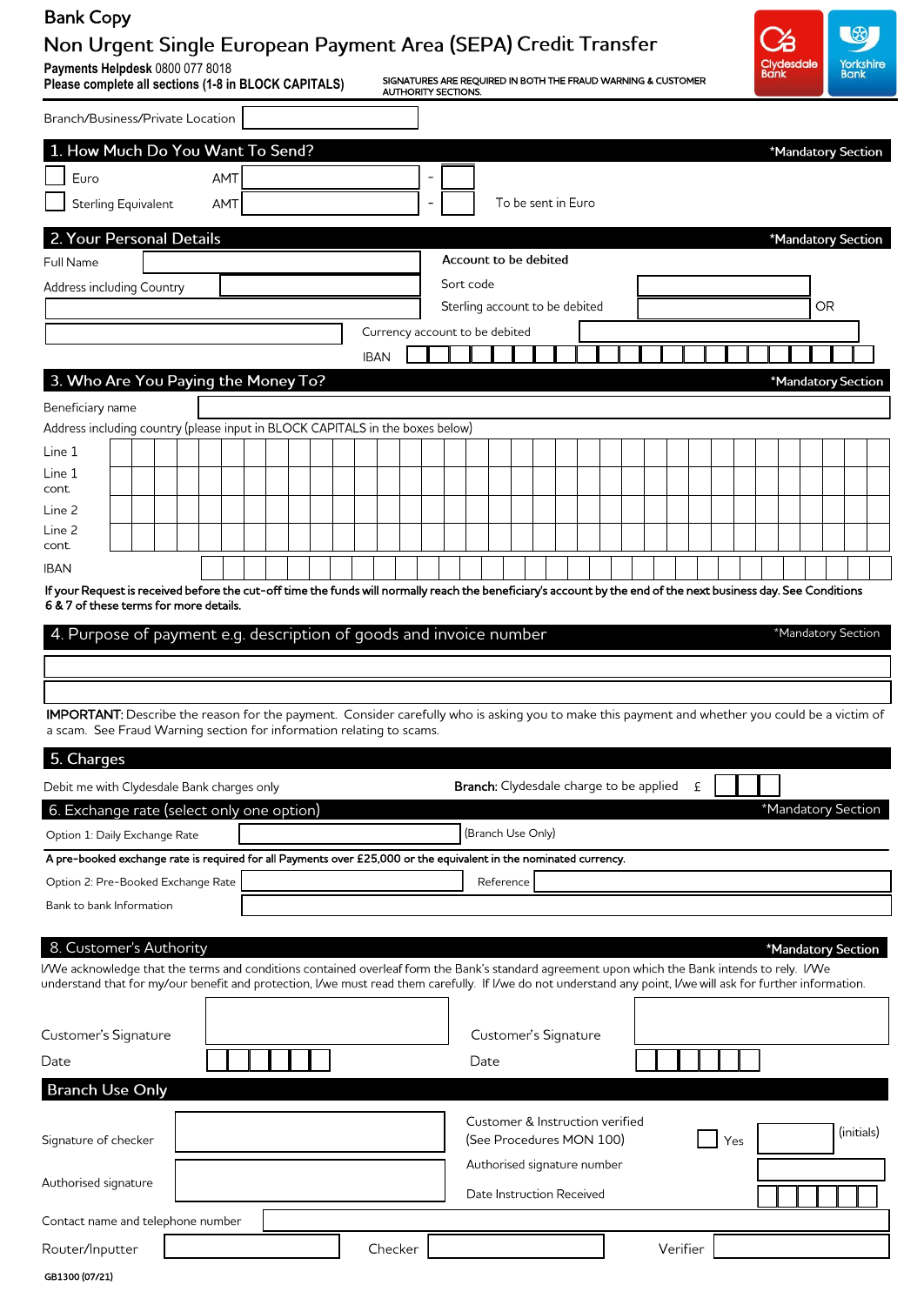## Customer Copy

## Check that you're not being scammed

- Before you go ahead, we want to make sure that you're not being scammed.
- Fraudsters can be very convincing they may pretend to be us, the police or another trusted organisation before trying to steal your money.



If you have any doubts or are being put under pressure to make this payment, please stop and let us know – we're here to help.

### Take 5 To Stop Fraud. Take a look at these questions before sending any money.

### Please provide a response in each box when you have read the information:

|                                                                   |                                                                                                                          | Yes / No |
|-------------------------------------------------------------------|--------------------------------------------------------------------------------------------------------------------------|----------|
| Are you being told what to<br>say to us?                          | Virgin Money employees or the police will never ask you to move money to a 'safe<br>account' or give you a story to use. | Yes/No   |
| Are you being rushed or<br>pressured into making this<br>payment? | Fraudsters will try to make you panic or threaten you with a penalty if you don't pay<br>straight away.                  | Yes/No   |
| Are you happy that you<br>know who you are paying?                | Take a minute to think about how well you know the person you are paying and if<br>they are who they say they are.       | Yes/No   |

Please make sure that you're happy your money is safe before making this payment - unfortunately, it's unlikely you'll get it back if it goes to a fraudster.

### Fraud Warning Declaration

I'm happy it's not fraud and I'm ready to make this payment.

| Name                 | Name                 |  |
|----------------------|----------------------|--|
| Telephone number     | Telephone number     |  |
|                      |                      |  |
| Customer's Signature | Customer's Signature |  |
| Date                 | Date                 |  |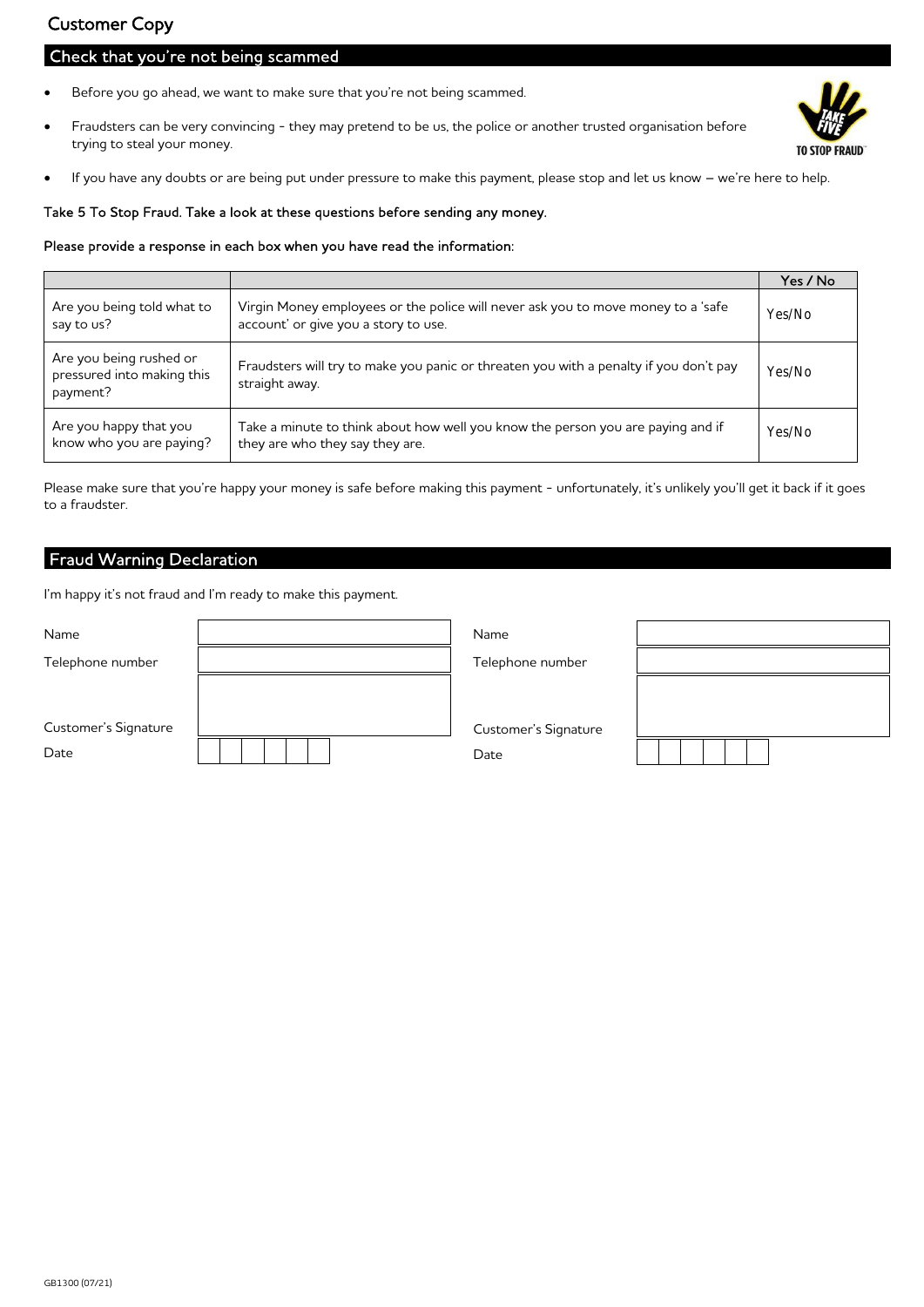## Customer CopyNon Urgent Single European Payment Area (SEPA) Credit Transfer

**Payments Helpdesk** 0800 077 8018

**Please complete all sections (1-8 in BLOCK CAPITALS)**

SIGNATURES ARE REQUIRED IN BOTH THE FRAUD WARNING & CUSTOMER AUTHORITY SECTIONS.



| Branch/Business/Private Location                                                                                                                                                                                                                                                                                                           |  |             |                                |     |  |  |  |  |  |  |         |  |  |    |  |                                                                                                                         |  |                    |  |  |  |          |   |  |     |  |  |  |  |  |                    |  |
|--------------------------------------------------------------------------------------------------------------------------------------------------------------------------------------------------------------------------------------------------------------------------------------------------------------------------------------------|--|-------------|--------------------------------|-----|--|--|--|--|--|--|---------|--|--|----|--|-------------------------------------------------------------------------------------------------------------------------|--|--------------------|--|--|--|----------|---|--|-----|--|--|--|--|--|--------------------|--|
| 1. How Much Do You Want To Send?                                                                                                                                                                                                                                                                                                           |  |             |                                |     |  |  |  |  |  |  |         |  |  |    |  |                                                                                                                         |  |                    |  |  |  |          |   |  |     |  |  |  |  |  | *Mandatory Section |  |
| Euro                                                                                                                                                                                                                                                                                                                                       |  |             |                                | AMT |  |  |  |  |  |  |         |  |  |    |  |                                                                                                                         |  |                    |  |  |  |          |   |  |     |  |  |  |  |  |                    |  |
| Sterling Equivalent                                                                                                                                                                                                                                                                                                                        |  |             |                                | AMT |  |  |  |  |  |  |         |  |  |    |  |                                                                                                                         |  | To be sent in Euro |  |  |  |          |   |  |     |  |  |  |  |  |                    |  |
| 2. Your Personal Details                                                                                                                                                                                                                                                                                                                   |  |             |                                |     |  |  |  |  |  |  |         |  |  |    |  |                                                                                                                         |  |                    |  |  |  |          |   |  |     |  |  |  |  |  | *Mandatory Section |  |
| Full Name                                                                                                                                                                                                                                                                                                                                  |  |             | Account to be debited          |     |  |  |  |  |  |  |         |  |  |    |  |                                                                                                                         |  |                    |  |  |  |          |   |  |     |  |  |  |  |  |                    |  |
| Address including Country                                                                                                                                                                                                                                                                                                                  |  |             | Sort code                      |     |  |  |  |  |  |  |         |  |  |    |  |                                                                                                                         |  |                    |  |  |  |          |   |  |     |  |  |  |  |  |                    |  |
|                                                                                                                                                                                                                                                                                                                                            |  |             | Sterling account to be debited |     |  |  |  |  |  |  |         |  |  | OR |  |                                                                                                                         |  |                    |  |  |  |          |   |  |     |  |  |  |  |  |                    |  |
|                                                                                                                                                                                                                                                                                                                                            |  |             | Currency account to be debited |     |  |  |  |  |  |  |         |  |  |    |  |                                                                                                                         |  |                    |  |  |  |          |   |  |     |  |  |  |  |  |                    |  |
|                                                                                                                                                                                                                                                                                                                                            |  | <b>IBAN</b> |                                |     |  |  |  |  |  |  |         |  |  |    |  |                                                                                                                         |  |                    |  |  |  |          |   |  |     |  |  |  |  |  |                    |  |
| 3. Who Are You Paying the Money To?                                                                                                                                                                                                                                                                                                        |  |             |                                |     |  |  |  |  |  |  |         |  |  |    |  |                                                                                                                         |  |                    |  |  |  |          |   |  |     |  |  |  |  |  | *Mandatory Section |  |
| Beneficiary name                                                                                                                                                                                                                                                                                                                           |  |             |                                |     |  |  |  |  |  |  |         |  |  |    |  |                                                                                                                         |  |                    |  |  |  |          |   |  |     |  |  |  |  |  |                    |  |
| Address including country (please input in BLOCK CAPITALS in the boxes below)                                                                                                                                                                                                                                                              |  |             |                                |     |  |  |  |  |  |  |         |  |  |    |  |                                                                                                                         |  |                    |  |  |  |          |   |  |     |  |  |  |  |  |                    |  |
| Line 1                                                                                                                                                                                                                                                                                                                                     |  |             |                                |     |  |  |  |  |  |  |         |  |  |    |  |                                                                                                                         |  |                    |  |  |  |          |   |  |     |  |  |  |  |  |                    |  |
| Line 1<br>cont.                                                                                                                                                                                                                                                                                                                            |  |             |                                |     |  |  |  |  |  |  |         |  |  |    |  |                                                                                                                         |  |                    |  |  |  |          |   |  |     |  |  |  |  |  |                    |  |
| Line 2                                                                                                                                                                                                                                                                                                                                     |  |             |                                |     |  |  |  |  |  |  |         |  |  |    |  |                                                                                                                         |  |                    |  |  |  |          |   |  |     |  |  |  |  |  |                    |  |
| Line 2<br>cont.                                                                                                                                                                                                                                                                                                                            |  |             |                                |     |  |  |  |  |  |  |         |  |  |    |  |                                                                                                                         |  |                    |  |  |  |          |   |  |     |  |  |  |  |  |                    |  |
| <b>IBAN</b>                                                                                                                                                                                                                                                                                                                                |  |             |                                |     |  |  |  |  |  |  |         |  |  |    |  |                                                                                                                         |  |                    |  |  |  |          |   |  |     |  |  |  |  |  |                    |  |
| If your Request is received before the cut-off time the funds will normally reach the beneficiary's account by the end of the next business day. See Conditions<br>6 & 7 of these terms for more details.                                                                                                                                  |  |             |                                |     |  |  |  |  |  |  |         |  |  |    |  |                                                                                                                         |  |                    |  |  |  |          |   |  |     |  |  |  |  |  |                    |  |
| IMPORTANT: Describe the reason for the payment. Consider carefully who is asking you to make this payment and whether you could be a victim of<br>a scam. See Fraud Warning section for information relating to scams.<br>5. Charges<br>Debit me with Clydesdale Bank charges only<br>6. Exchange rate (select only one option)            |  |             |                                |     |  |  |  |  |  |  |         |  |  |    |  | Branch: Clydesdale charge to be applied<br>(Branch Use Only)                                                            |  |                    |  |  |  |          | £ |  |     |  |  |  |  |  | *Mandatory Section |  |
| Option 1: Daily Exchange Rate<br>A pre-booked exchange rate is required for all Payments over £25,000 or the equivalent in the nominated currency.                                                                                                                                                                                         |  |             |                                |     |  |  |  |  |  |  |         |  |  |    |  |                                                                                                                         |  |                    |  |  |  |          |   |  |     |  |  |  |  |  |                    |  |
| Option 2: Pre-Booked Exchange Rate                                                                                                                                                                                                                                                                                                         |  |             |                                |     |  |  |  |  |  |  |         |  |  |    |  | Reference                                                                                                               |  |                    |  |  |  |          |   |  |     |  |  |  |  |  |                    |  |
| Bank to bank Information                                                                                                                                                                                                                                                                                                                   |  |             |                                |     |  |  |  |  |  |  |         |  |  |    |  |                                                                                                                         |  |                    |  |  |  |          |   |  |     |  |  |  |  |  |                    |  |
| 8. Customer's Authority<br>I/We acknowledge that the terms and conditions contained overleaf form the Bank's standard agreement upon which the Bank intends to rely. I/We<br>understand that for my/our benefit and protection, I/we must read them carefully. If I/we do not understand any point, I/we will ask for further information. |  |             |                                |     |  |  |  |  |  |  |         |  |  |    |  |                                                                                                                         |  |                    |  |  |  |          |   |  |     |  |  |  |  |  | *Mandatory Section |  |
| Customer's Signature                                                                                                                                                                                                                                                                                                                       |  |             |                                |     |  |  |  |  |  |  |         |  |  |    |  | Customer's Signature                                                                                                    |  |                    |  |  |  |          |   |  |     |  |  |  |  |  |                    |  |
| Date                                                                                                                                                                                                                                                                                                                                       |  |             |                                |     |  |  |  |  |  |  |         |  |  |    |  | Date                                                                                                                    |  |                    |  |  |  |          |   |  |     |  |  |  |  |  |                    |  |
| <b>Branch Use Only</b>                                                                                                                                                                                                                                                                                                                     |  |             |                                |     |  |  |  |  |  |  |         |  |  |    |  |                                                                                                                         |  |                    |  |  |  |          |   |  |     |  |  |  |  |  |                    |  |
| Signature of checker<br>Authorised signature                                                                                                                                                                                                                                                                                               |  |             |                                |     |  |  |  |  |  |  |         |  |  |    |  | Customer & Instruction verified<br>(See Procedures MON 100)<br>Authorised signature number<br>Date Instruction Received |  |                    |  |  |  |          |   |  | Yes |  |  |  |  |  | (initials)         |  |
| Contact name and telephone number                                                                                                                                                                                                                                                                                                          |  |             |                                |     |  |  |  |  |  |  |         |  |  |    |  |                                                                                                                         |  |                    |  |  |  |          |   |  |     |  |  |  |  |  |                    |  |
| Router/Inputter                                                                                                                                                                                                                                                                                                                            |  |             |                                |     |  |  |  |  |  |  | Checker |  |  |    |  |                                                                                                                         |  |                    |  |  |  | Verifier |   |  |     |  |  |  |  |  |                    |  |
| GB1300 (07/21)                                                                                                                                                                                                                                                                                                                             |  |             |                                |     |  |  |  |  |  |  |         |  |  |    |  |                                                                                                                         |  |                    |  |  |  |          |   |  |     |  |  |  |  |  |                    |  |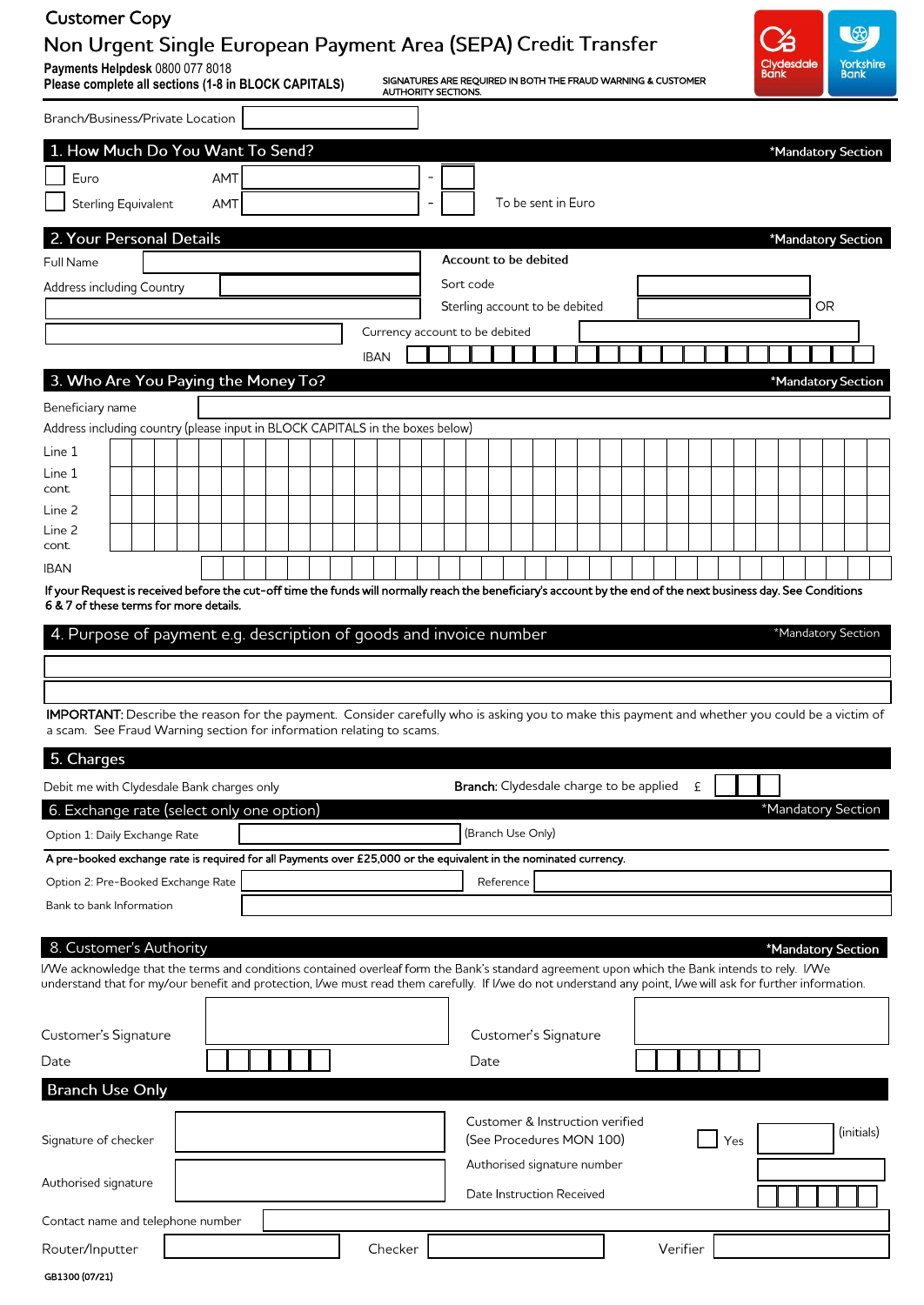### Terms and Conditions for SEPA Credit Transfer

Please read the Terms and Conditions carefully. These Terms and Conditions explain your rights and responsibilities, and our rights and responsibilities, in respect of the use of the Service.

### **INTERPRETATION**

- 1. In these Terms and Conditions the following words and expressions shall have the following meanings: 'BIC' means the internationally recognised Bank Identifier Code; 'Business Day' means any full day (excluding Saturdays, Sundays and bank holidays) on which banks generally open in the City of London for the transaction of normal banking business; 'IBAN' means the International Bank account number used to identify the Beneficiary; 'Other Banks' means any other financial institutions we use to make Payments (including, without limitation, the Beneficiary's bank, correspondent banks, or clearing organisations); 'Payment' means the SEPA Credit Transfer to be made on your behalf under the Service as indicated by you in the Request; 'Regulatory Authority' means the government or any governmental body of the United Kingdom or any other country; 'Request' means the request for SEPA Credit Transfer; 'SEPA' means the Single Euro Payments Area; 'Service' means the SEPA Credit Transfer service; 'Tariff' means the applicable Clydesdale Bank, or as the case may be Yorkshire Bank, International Tariff in force at the time of the transaction. Copies of the up-to-date Tariff are available in all our branches and from your Relationship Manager; 'us', 'we', 'our' means Clydesdale Bank and Yorkshire Bank which are trading names of Clydesdale Bank PLC which is authorised by the Prudential Regulation Authority and regulated by the Financial Conduct Authority and the Prudential Regulation Authority. (Financial Services Register No. 121873); 'you', 'your' means the customer making the Payment and signing the Request; and 'Your Branch' means the branch at which your account is held.
- 2. Your account Terms and Conditions apply to the Service. In the event of any conflict between these Terms and Conditions and your account Terms and Conditions, these Terms and Conditions will prevail.

### MAKING PAYMENTS

- 3. To enable us to make the Payment, you must give us the information we require as shown on the Request. You are solely responsible for the accuracy of all the information detailed on the Request, including the Beneficiary's IBAN and full name and address. The Beneficiary's bank must be able to accept Payments. Although we ask for the beneficiary's account name which we can sometimes confirm as part of our security checks, the beneficiary account details are not validated by us.
- 4. You agree that we will check the details you provide to us on the Request in order to ensure that the Request has been made by you. If we reasonably believe that you did not make the Request, or as part of our fraud prevention measures e.g. where it is a high value Payment, we will try to contact you to confirm the Request. We shall use reasonable endeavours to contact you, and we will not make the Payment until we are reasonably sure that you want us to do so. We will treat the Request as received by us once we have completed these checks, and we start processing it then.
- 5. The rules of the SEPA require us to check that the IBAN you give us appears to be valid, which means, for example, that IBAN has the correct number of characters, before we can accept the Request and try to make the Payment. If we cannot make the Payment because the IBAN appears not to be valid, we will tell you within a reasonable time and we will not make the Payment.
- 6. Where a Request is received before the cut-off time, (subject to Conditions 4 and 5) it will be accepted and the process for making the Payment will commence on that day. If a Request is received after the cut-off time on a particular day, the Request will (subject to Conditions 4 and 5) be accepted on the next Business Day at which time the process for making the Payment will commence. You can ask us for the cut-off times which apply to your payments and find them on our website and in your Tariff.
- 7. At the time you make the request, we will advise you when we expect the Payment to reach the beneficiary. Payments will reach the beneficiary's bank no later than the second Business Day after the date we accept your Request in accordance with Condition 6 unless you ask us to use a different date. Payments are sometimes dependent on banks in other countries that trade in that currency. Some banks may not be open for the transaction of normal banking business on Business Days, for example when a bank observes a non-UK bank holiday. In these circumstances the time periods set out in Condition 7 may be extended to take into account the local bank holiday. If you are not making the Request in a Branch you can contact Your Branch or your Relationship Manager for more information about the processing of your Payment.
- 8. At the time you make the request, we will advise you of our charges (which are also detailed in the International Tariff which can be found at https://secure.cbonline.co.uk/interest-rates/business/international-tariff or https://secure.ybonline.co.uk/interest-rates/business/international-tariff. If you are not making the Request in a Branch you can contact Your Branch or your Relationship Manager for more information about our charges.
- 9. Once the Payment is made, we will provide you with confirmation of the Payment details. This confirmation will be provided by fax, if you have provided us with the written authority to do so, otherwise we will mail the confirmation to you.

### STOPPED OR REJECTED PAYMENTS

- 10. If you submit this Request over the counter at a branch or by fax, you cannot cancel the Payment if it has already been processed by us. If you send this Request to Your Branch by mail, you can cancel the Request before the Payment is processed by contacting Your Branch on the day you mailed the Request, or the next Business Day. You can request the payment to be recalled and we will endeavour to facilitate this on your behalf, however we are unable to guarantee funds will be returned. In addition, you may be liable for further costs due to foreign exchange rates and other Bank fees.
- 11. You agree that we may delay or stop a Payment if we reasonably believe that it is necessary to do so to prevent crime, including money laundering or terrorist financing, or if we are required to do so by a Regulatory Authority. We have no obligation to contest any act of any Regulatory Authority. In certain circumstances we may not be permitted to inform you that we have delayed or stopped a Payment.
- 12. If the Other Bank rejects the Payment, we will tell you and the amount of the Payment, subject to changes in the exchange rate less the Other Bank's charges, will be credited to your account as soon as we receive it from the Other Bank. If the exchange rate changes your account may be credited with an amount which differs from the value of the original debit. We will also tell you the reason if the Other Bank tells us.

#### CHARGES AND EXCHANGE RATES

- 13. Our charges for the Service will be debited to your account.
- 14. The beneficiary's bank will receive your Payment in Euros. When you are making a Payment from an account not denominated in Euros, and you have not pre-booked an exchange rate we will provide you with the daily exchange rate when you give us the Request. If you are not making the Request in a Branch you can contact Your Branch or your Relationship Manager for more information about our exchange rates.

#### LIMITS ON LIABILITY

- 15. We are not responsible for the actions, errors, or local banking practices of any Other Banks involved in making the Payment. This includes, without limitation, the time taken by the Beneficiary's bank to notify or give value to the Beneficiary.
- 16. You agree that we are not liable for any loss you or the Beneficiary suffer as a result of inaccurate information being given on the Request, or as a result of any action we take under Condition 11.